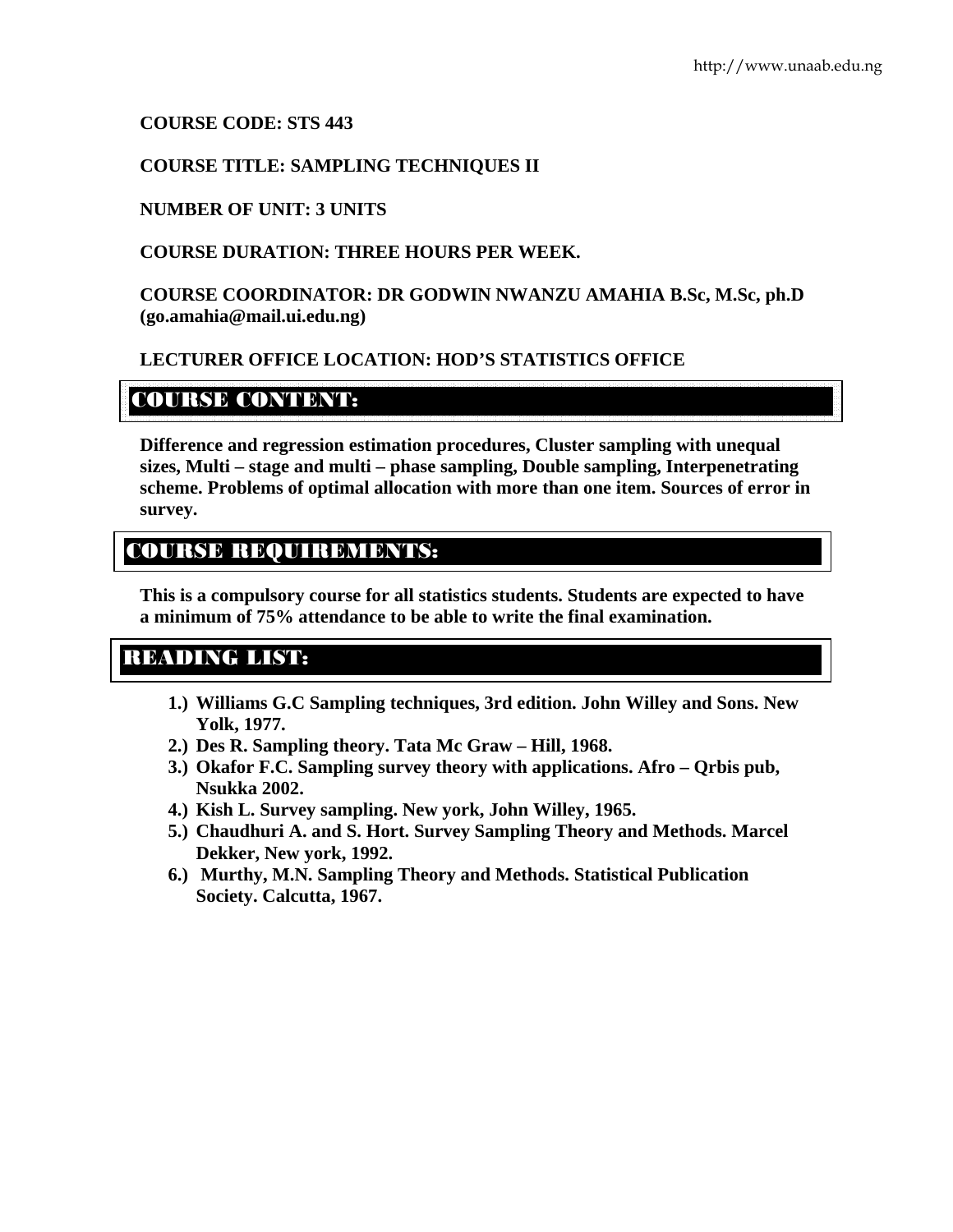# LECTURE NOTES

## **LECTURE ONE**

#### **USE OF AUXILIARY INFORMATION IN SRS SCHEME**

Let us assume that a srs of size n is to be drawn form a finite pop containing N elements. How can we estimate a pop mean  $\mu$ , a total  $T_y$ , or a ratio R, utilizing sample information on y and an auxiliary variable X?

a. Estimation of the pop ratio R,

$$
\hat{R} = \mathbf{r} = \sum_{1}^{n} y i / \sum_{1}^{n} x i = \frac{y}{x}
$$

b. Estimation of the pop mean  $\mu = \hat{R} \bar{x} = \hat{R} \mu_x$ 

c. Estimation of the pop total  $T_y = \hat{R} N \bar{X} = N \hat{R} \mu_x = \hat{R} X$ 

Ratio Estimator of the population total  $\hat{T}_y$ 

$$
\hat{T}_y = \frac{\bar{y}}{\bar{x}} X, \quad X = \sum_{i=1}^N x_i \quad \dots \dots \tag{2.9}
$$

$$
\hat{v}\left(\hat{T}_y\right) = X^2 \hat{V}\left(\frac{\overline{y}}{\overline{x}}\right) = N^{2-} \overline{X}^2 \hat{V}\left(\frac{\overline{y}}{\overline{x}}\right) \dots \dots \dots \tag{2.10}
$$

$$
= X^{2} \left( \frac{N-n}{nN} \right) \left( \frac{1}{N^{2} x} \right) \sum_{i=1}^{n} \frac{(y_{i} - rx_{i})^{2}}{(n-1)} \dots \dots \dots \tag{2.11}
$$

Where  $\mu_x$  is the population mean for the random variable X.

**Example 2:** In a study to estimate the total sugar content of a trade load of oranges, random sample of  $\mu = 10$  oranges was juiced and weighed. The total weight of all the oranges, obtained by first weighing the trade loaded and then unloaded, was found to be 1800pd. Estimate Ty, the total sugar content for the oranges and the standard error of your estimate.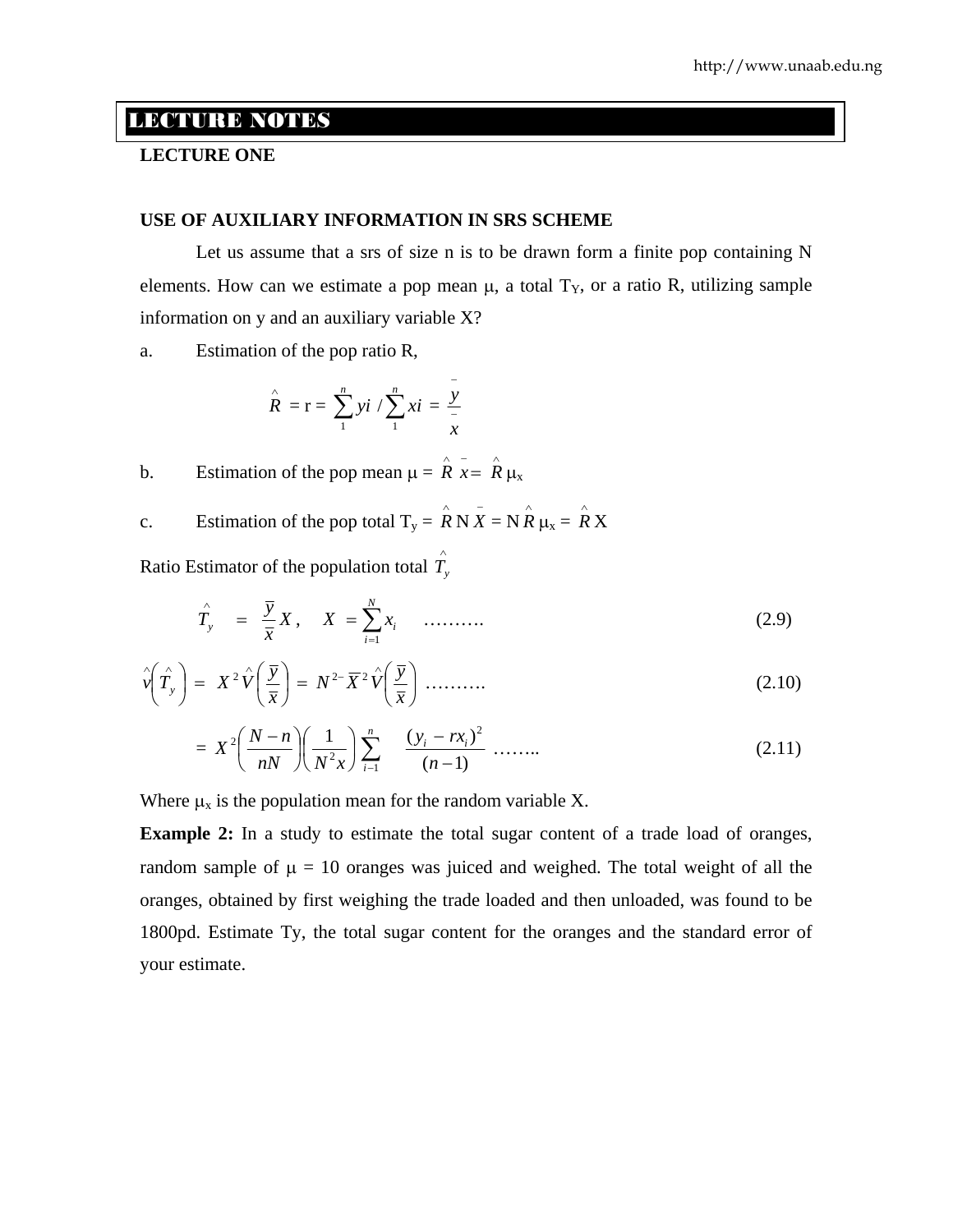| Range        |      |      |      |      |      | $\mathbf 0$ |      |      |      | 10   |                      |
|--------------|------|------|------|------|------|-------------|------|------|------|------|----------------------|
| Sugar        | .021 | .031 | .025 | .022 | .033 | .027        | .019 | .021 | .023 | .025 | $\Sigma y_i = 0.246$ |
| content: Y   |      |      |      |      |      |             |      |      |      |      |                      |
| of<br>Weight | .40  | .48  | .43  | .42  | .50  | .46         | .39  | .41  | .42  | .44  | $\sum x_i = 4.35$    |
| Orange: X    |      |      |      |      |      |             |      |      |      |      |                      |

Note: N and μx are …………..

Use  $\bar{x}$  in place of  $\mu_x$  and assume an estimator of T<sub>y</sub> given by (N-n)/  $\mu = 1$ 

$$
\hat{T}_y = \frac{\sum_{i=1}^{10} yi}{\sum_{i=1}^{10} xi} (Tx) = \frac{0.246}{4.35} (1800) = 101.79pd.
$$
\n
$$
\sum_{i=1}^{10} y^2 i = 0.006224, \quad \sum_{i=1}^{10} x^2 i = 1.9035, \quad \sum_{i=1}^{10} x i yi = 0.10839
$$
\n
$$
\bar{x} = \frac{4.35}{10} = 0.435, \quad \frac{\bar{y}}{x} = \frac{0.246}{4.35} = 0.05655
$$
\n
$$
\sum_{i=1}^{n} (y_i - rx_i)^2 = \sum_{i=1}^{n} y_i^r + r^2 \sum_{i=1}^{10} x_i^2 - 2r \sum_{i=1}^{10} x_i y_i
$$
\n
$$
= 0.006224 + (0.05655) (1.9035) - 2 (0.05655) (1.0839)
$$
\n
$$
= 0.000052285
$$
\n
$$
\hat{V}(\hat{T}_y) = (1800)^2 \left(\frac{1}{10}\right) \left[\frac{1}{(0.435)^2}\right] \left(\frac{0.000052285}{9}\right) = 9.94720
$$
\n
$$
= 3.1539
$$

**Ratio estimator of a population mean**  $μ_Y$ 

$$
\hat{\mu}_{y} = \frac{\sum_{i=1}^{n} y i}{\sum_{i=1}^{n} x_{i}} \quad (\mu_{x}) = r\mu_{x} \quad ....... (2,12)
$$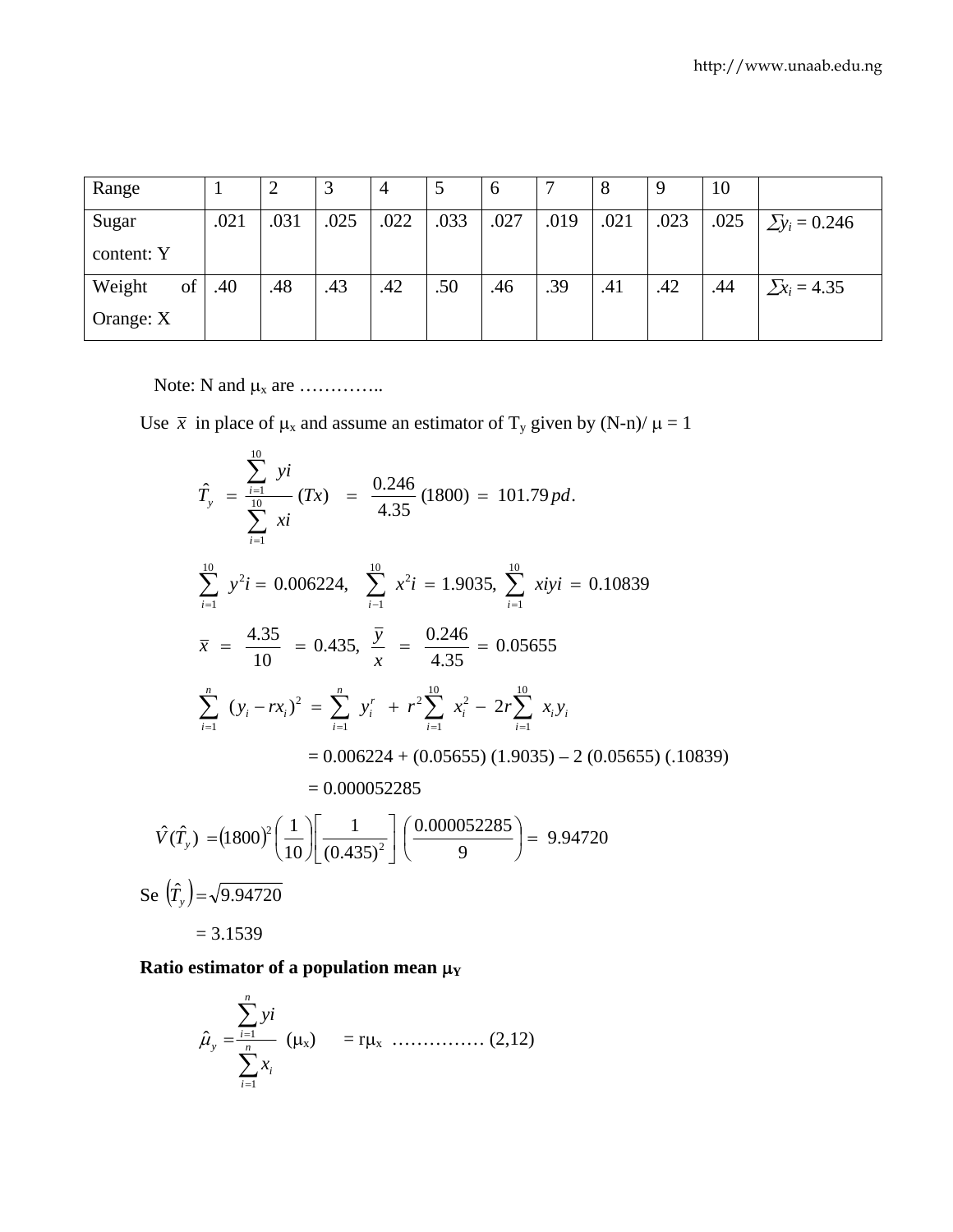$$
\hat{V}(\hat{\mu}_y) = \mu_x^2 \hat{V}(r) = \mu_x^2 \left(\frac{N-n}{nN}\right) \left(\frac{1}{\mu_X^2}\right) \sum_{i=i}^n \frac{(y_i - rx_i)^2}{(n-1)}
$$
\n
$$
= \left(\frac{N-n}{nN}\right) \sum_{i=1}^n \frac{(y_i - rx_i)^2}{(n-1)} \quad \dots \dots \dots \dots \tag{2.13}
$$

**Example 3:** A company wishes to estimate the average amount of money  $\mu_y$  paid to employees for medical express during the first three months of the current year. Average quarterly reports are available in the fiscal reports of the previous year. A random sample of 100 employee records is taken from the population of 1000 employees. The sample results are summarized below. Estimate the average amount of money  $\mu_{v}$ .

 $n = 100$ ,  $N=1000$ 

Total for the current quarter =  $\sum_{i=1} y_i =$ 100  $i = 1$  $y_i = 1750$ 

Total for the corresponding quarter of the previous year =  $\sum_{i=1}^{100}$  $i = 1$  $x_i = 1200$ 

Population total for the corresponding quarter of the previous year =  $T_x = 12,500$ 

$$
\sum_{i=1}^{n} y_i^2 = 31,650, \ \sum_{i=1}^{n} x_i^2 = 15,620, \ \sum_{i=1}^{n} x_i y_i = 22,059.35
$$

The estimate of  $\mu_x$  is

$$
\hat{\mu}_y = r \mu_x
$$

Where 
$$
\mu_x = \frac{T_x}{N} = \frac{12,500}{1000} = 12.50
$$

Then 
$$
\hat{\mu}_y = \frac{\sum_{i=1}^{n} y_i}{\sum_{i=1}^{n} x_i} (\mu_x) = \frac{1750}{1200} (12.50) = 18.23
$$

$$
\sum_{i=1}^{n} (y_i - rx_i)^2 = \sum_{1}^{100} y_i^2 + r^2 \sum_{1}^{100} x_i^2 - 2r \sum_{1}^{100} x_i y_i
$$
  
= 31,650 + (1.4583)<sup>2</sup> (15,620) – (2.9166) (22,059.35)  
= 441.68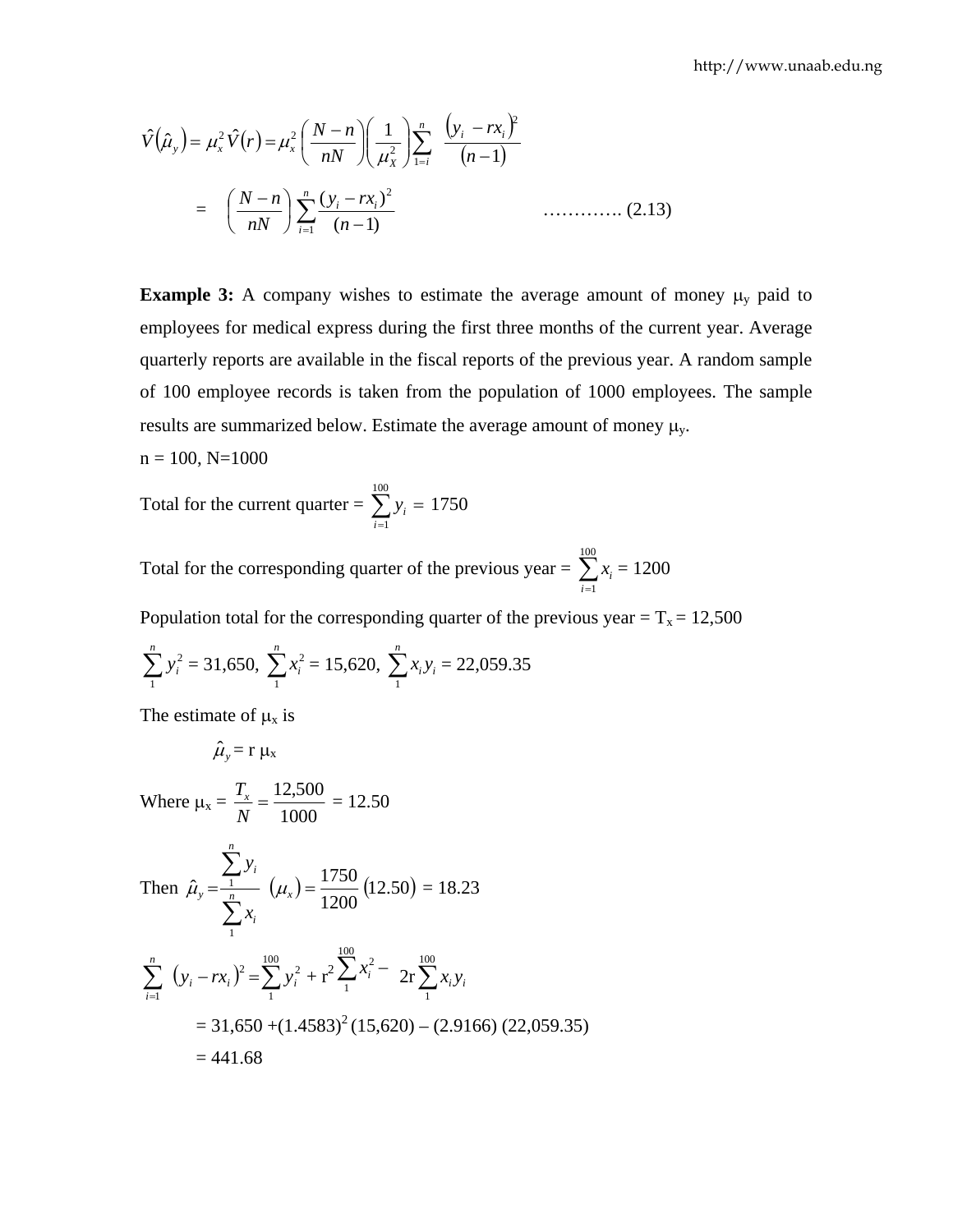$$
\hat{V}(\hat{\mu}_Y) = \left(\frac{N-u}{nN}\right) \sum_{i=1}^n \frac{(y_i - rx_i)^2}{(n-1)}
$$

$$
= \frac{1000 - 100}{100(1000)} \left(\frac{441.68}{99}\right)
$$

$$
= 0.0401527
$$
  
Se  $(\hat{m}_y) = \sqrt{0.0401527}$ 
$$
\approx 0.20
$$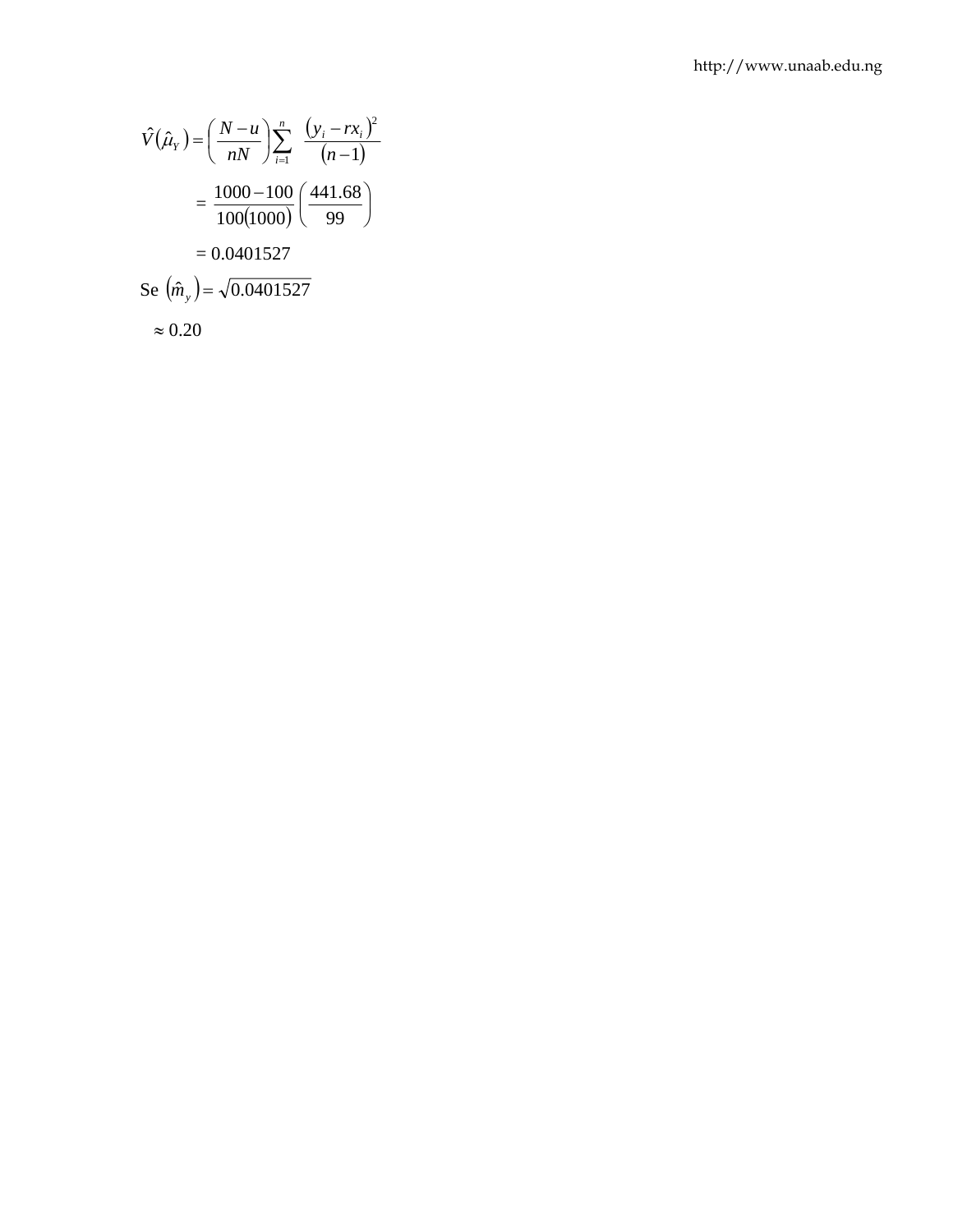# **LECTURE TWO REGRESSION ESTIMATION**

We observed that the ratio estimator is appropriate when the relationship between Y and X is linear through the origin. If there is evidence of a linear relationship between the observed Y's and X's, but not necessarily one that would pass through the origin, then this extra information provided by the auxiliary variable x may be taken into account through a regression estimator of the mean  $\mu_{y}$ . One must still have a knowledge of  $\mu_{x}$ , before the estimator can be employed. The underlying line that shows the relationship between the Y's and X's is referred to as the regression line of Y on X.

#### **Regression estimator of a population mean** μ**<sup>y</sup>**

$$
\hat{\mu}_Y L = \overline{y} + b \Big( \mu_x - \overline{x} \Big) \qquad \qquad \dots \dots \dots \dots \dots \dots \dots \tag{2.14}
$$

Where  $\mathbf{b} =$ 

$$
\sum_{i=1}^n \frac{(yi-\overline{y})(xi-\overline{x})}{\sum_{i=1}^n (xi-\overline{x})^2} = \sum_{i=1}^n \frac{xiyi - n\overline{xy}}{\sum_{i=1}^n x_i^2 - n\overline{x}^2}
$$

Estimated variance of  $\hat{\mu}$ *yL* is

$$
\hat{V}(\hat{\mu}yL) = (\frac{N-n}{nN})(\frac{1}{n-2})\left[\sum_{i=1}^{n}(yi-\overline{y})^{2}-b^{2}\sum_{i=1}^{n}(xi-\overline{x})^{2}\right]
$$

**Example 4:** A mathematics achievement test was given to 486 students prior to their entering a certain college. From these students a simple random sample of  $n = 10$  students was selected and their progress in calculus observed. Final calculus grades were then reported, as given in the table below. It is known that  $\mu_x = 52$  for all 486 students taking the achievement test. Estimate  $\mu_Y$  for this population.

| Student          |    | ັ            |    |         |                      |    |                                 |    |  |
|------------------|----|--------------|----|---------|----------------------|----|---------------------------------|----|--|
| Achievement   39 | 43 | $\sim$<br>∠⊥ | 64 | --<br>ັ | $\overline{ }$<br>4. | ∠∪ | $\overline{\phantom{m}}$<br>ر ، | 34 |  |
| TR C JZ<br>1.0.4 |    |              |    |         |                      |    |                                 |    |  |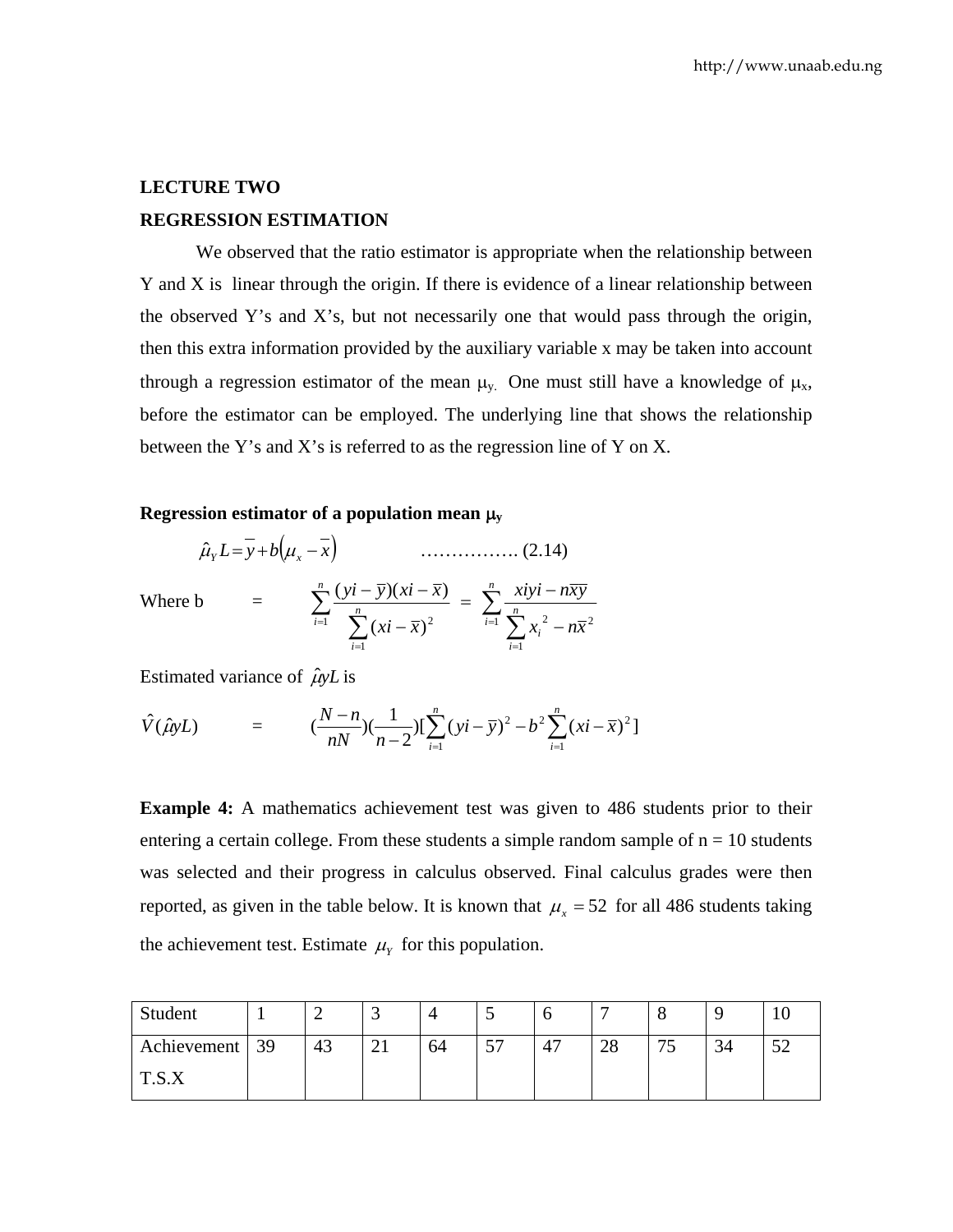| Final         | 65 | 70<br>۰o | $\sim$<br>◡▱ | $\Omega$<br>ΟŹ | ∩∩<br>′ ← | $\Omega$ $\Omega$<br>O | $\mathbf{a}$<br>ັ | 98 | $\sim$<br>υU | $\overline{a}$<br>ں ، |
|---------------|----|----------|--------------|----------------|-----------|------------------------|-------------------|----|--------------|-----------------------|
| calculusla. Y |    |          |              |                |           |                        |                   |    |              |                       |

 $\bar{y} = 76$ ,  $\bar{x} = 46$ 

$$
b = \frac{\sum_{1}^{n} xiyi - m\overline{xy}}{\sum_{1}^{n} x^{2}i - n\overline{x}^{2}} = \frac{36854 = 10(46)(76)}{23,634 - 10(46)^{2}} = 0.766
$$

$$
\sum_{i=1}^{n} (yi - \overline{y})^2 = 2056; \qquad \sum_{i=1}^{n} (xi - \overline{x})^2 = 2474
$$

 $\approx 2.7$ 

$$
\hat{\mu}_Y L = \bar{y} - b(\mu_x - x) = 76 + (0.766)(52 - 46) = 80
$$
\n
$$
\hat{V}(\hat{\mu}_Y L) = \frac{N - n}{nN} \left(\frac{1}{n-2}\right) \left[\sum_{i=1}^n (yi - \bar{y})^2 - b^2 \sum_{i=1}^n (xi - \bar{x})^2\right]
$$
\n
$$
= \frac{486 - 10}{486(10)} \left(\frac{1}{8}\right) \left[2056 - (0.766)^2 (2474)\right]
$$
\n
$$
\hat{V}(\hat{\mu}_Y L) = 7.397
$$
\n
$$
\text{Se}(\hat{\mu}_Y L) = 2.71774
$$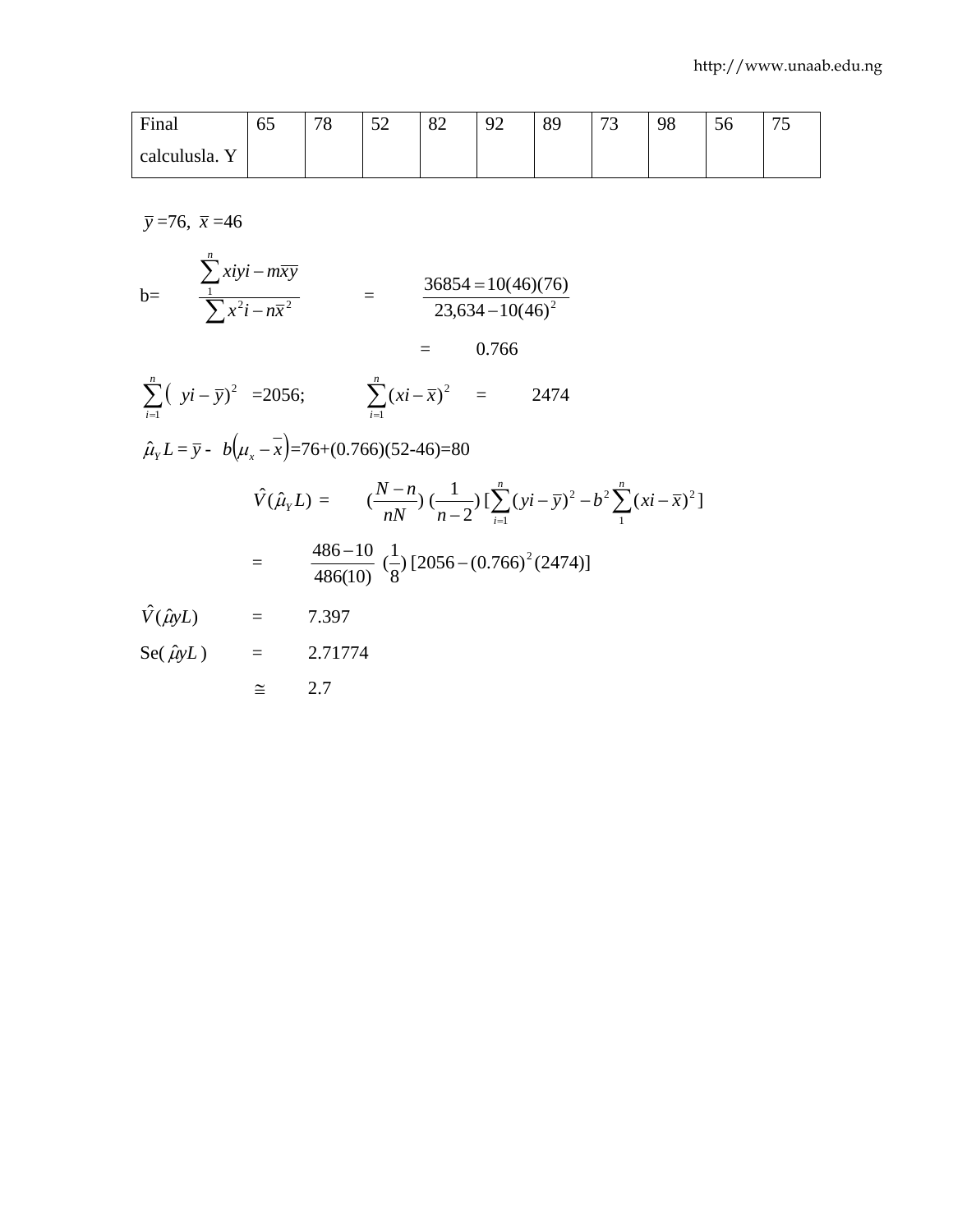#### **LECTURE THREE**

#### **Difference Estimation**

 The difference method of estimating a population mean or total is similar to the regression method in that it adjusts the estimation of the parameter under consideration (seq)  $\overline{y}$  value up or down by an amount depending on the difference ( $\mu x - \overline{x}$ ). However, the regression coefficient b is not computed. In effect, b to is set equal to unity. The function ( $\mu x - \bar{x}$ ) is called a zero function, its expected value is identically equal to zero.

# **Difference estimator of a Population Mean**  $\mu$ **,**

$$
\hat{\mu}_{yD} = \bar{y} + (\mu x - \bar{x}) = (\mu x + \bar{d}) \qquad \qquad \dots (2.15)
$$
\nWhere  $\bar{d} = (\bar{y} - \bar{x})$ 

Estimated variance of  $\hat{\mu}_{vD}$  is

$$
\hat{V}(\hat{\mu}_{yD}) = \left(\frac{N-n}{nN}\right)^{\sum_{i=1}^{n} (di - \overline{d})^2} \dots (2.16)
$$

#### **Example 5:**

Suppose a population contains 180 inventory items with a stated book value of N<sub>13</sub>,320.0. Let xi denote the book value and yi the audit value of the ith items. A simple random sample of  $n = 10$  items yields the results in the table below. Estimate the mean audit value of  $\mu_y$  by the difference method and estimate the variance of  $\hat{\mu}_{yD}$ .

| <b>Sample</b> | Audit value, yi | Book value, xi |                          |
|---------------|-----------------|----------------|--------------------------|
|               |                 | 10             |                          |
|               | 14              |                | $+2$                     |
|               | ┍               | О              | $\overline{\phantom{0}}$ |
|               | 29              | 26             | $+3$                     |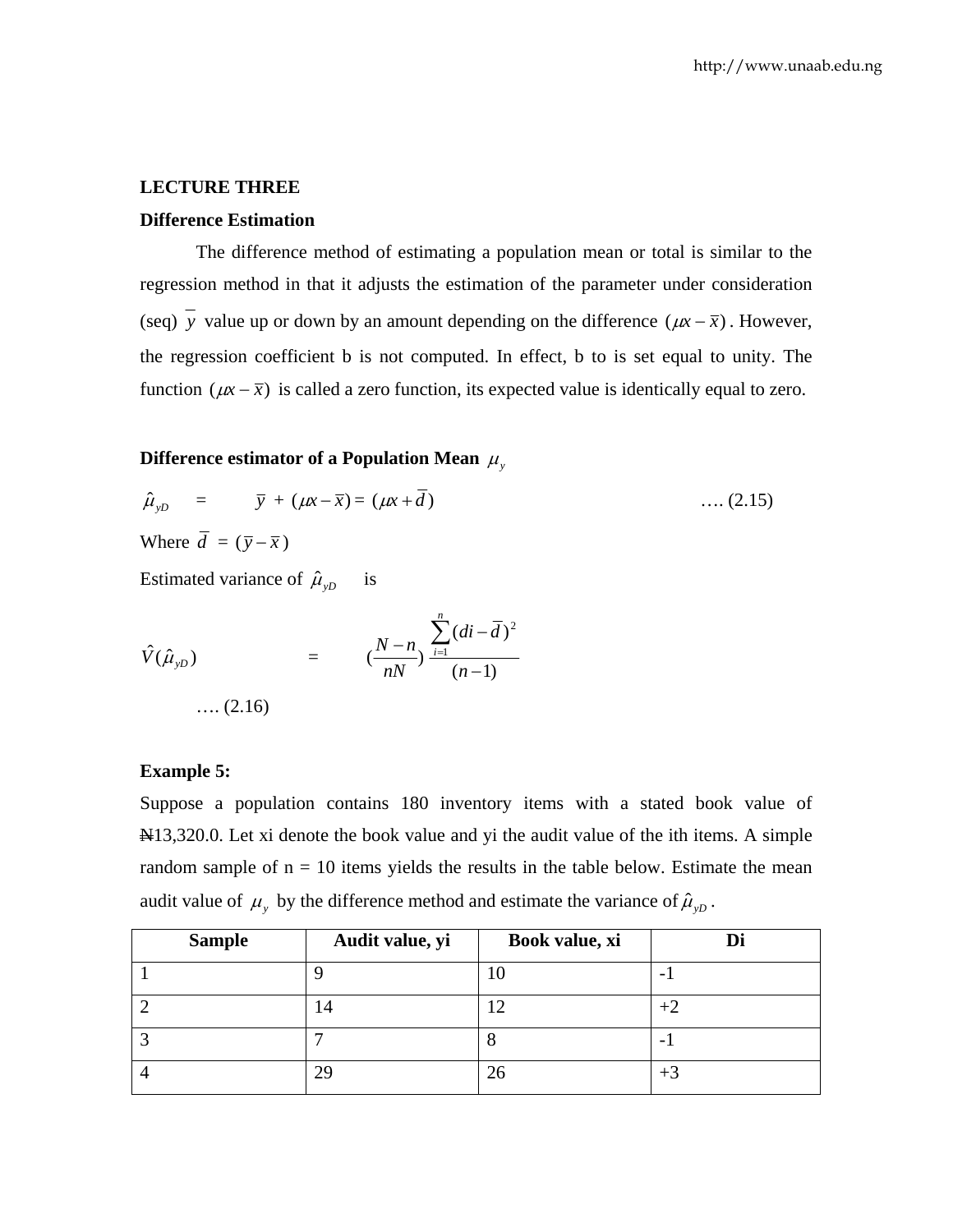| 5  | 45  | 47  | $-2$ |
|----|-----|-----|------|
| 6  | 109 | 112 | $-3$ |
| ⇁  | 40  | 36  | $+4$ |
| 8  | 238 | 240 | $-2$ |
| 9  | 60  | 59  | $+1$ |
| 10 | 170 | 167 | $+3$ |

$$
\bar{y}
$$
 = 72.1,  $\bar{x}$ =71.7,  $\mu x$ =74.0

 $\hat{\mu}_{yD} = \mu x + \overline{d} = 74.0 + (72.1 - 71.7) = 74.4$ 

Also 
$$
\left(\frac{1}{ny}\right)_{i=1}^{10} (di - \overline{d})^2
$$
 =  $\left(\frac{1}{n-1}\right) \left(\sum_{i=1}^{10} (d^2 i - n \overline{d}^2)\right)$   
=  $\frac{58 \cdot 10(0.4)2}{9} = 6.27$ 

Thus

$$
\hat{V}(\hat{\mu}_{yD}) = \frac{(\frac{N-n}{nN}) \sum_{i=1}^{10} \frac{(di - \overline{d})^2}{(n-1)}}{(\frac{180 - 10}{(10)(180)} \cdot 6.27)}
$$
  
= 0.59  
Se( $\hat{\mu}_{yD}$ ) = 0.768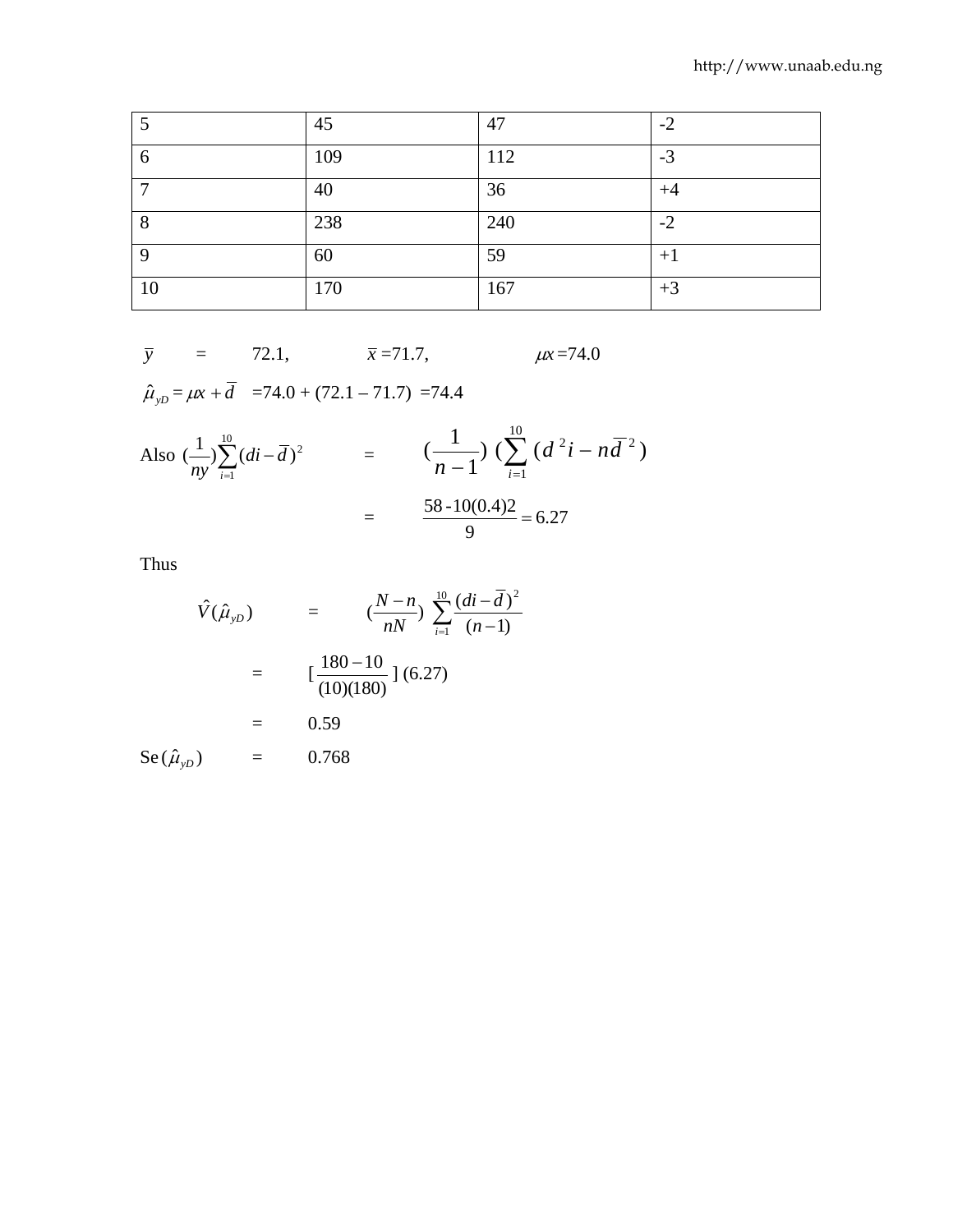# **LECTURE FOUR Two Stage Cluster Sampling**

# **Introduction**

 The procedure of first selecting clusters and then choosing a specified number of elements from each selected cluster is known as sub-sampling. It is also called two-stage sampling. The clusters that form the units of sampling at the first stage are called the first stage units or primary sampling units (PSU). The elements or groups of elements within clusters which form the units of sampling at the second stage are called sub-units or second –stage units (SSU).

# **TWO-STAGE SAMPLING, EQUAL FIRST-STAGE UNITS: Estimation of the Population Mean and Total**

We shall assume that the target population has  $NM_i$  elements grouped into N firststage units, each containing  $M_i$  second-stage units.

Let:

 $N =$  the number of the clusters in the population  $n =$  the number of clusters selected in a simple random sample.  $Mi =$  the number of elements in cluster i.  $m_i$  = the number of elements in a simple random sample from cluster i.  $M = \sum_{I=I}^{N}$ *I I*  $M_i$  = the number of elements in the population  $\overline{M}$  = *N*  $\frac{M}{\sqrt{M}}$  = the average cluster size for the population  $y_{ij}$  = the j<sup>th</sup> observation in the sample from the ith cluster.  $\bar{y}_i$  =  $\frac{1}{m_i} \sum_{j=1}^{mi}$ *j ij y* 1 = the sample mean for the ith cluster. An unbiased estimator of the population mean is given by

$$
\hat{\mu} = \left(\frac{N}{M}\right) \frac{\sum_{i=1}^{n} M_i \overline{y}_i}{n} \qquad \qquad \dots (1.1)
$$

The estimate variance of  $\hat{\mu}$  is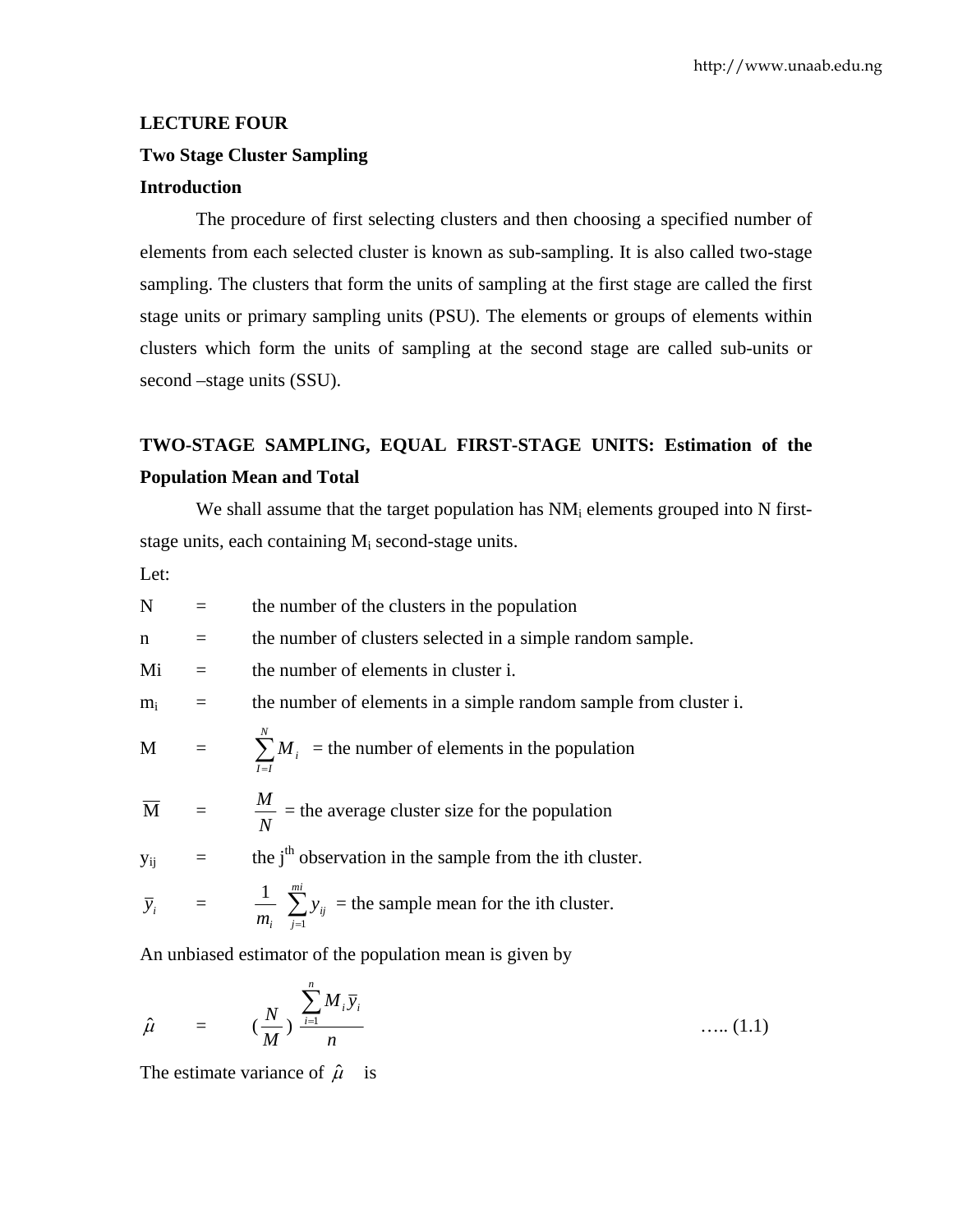$$
\hat{V}(\hat{\mu}) = \left(\frac{N-n}{N}\right)\left(\frac{1}{n\overline{M}^2}\right)S_b^2 + \left(\frac{1}{nN\overline{M}^2}\right)\sum_{i=1}^n M_i^2\left(\frac{M_i - M_i}{M_i}\right)\frac{S_{wi}^2}{m_i} \qquad \dots (1.2)
$$

Where

$$
S_b^2 = \frac{1}{(n-1)} \sum_{i=1}^n (M_i \bar{y}_i - \bar{M}\hat{\mu})^2 \qquad \qquad \dots (1.3)
$$

And

$$
S^{2}_{wi} = \frac{1}{\frac{1}{(mi-1)}} \sum_{j=1}^{mi} (y_{ij} - \overline{y}_i)^2, \qquad i = 1, 2, ..., n \qquad \dots (1.4)
$$

The ratio estimator of the population mean is

$$
\hat{\mu}_r = \frac{\sum_{i=1}^n M_i \overline{y}_i}{\sum_{i=1}^n M_i}
$$
 .... (1.5)

Estimated variance of  $\hat{\mu}_r$  is

$$
\hat{V}(\hat{\mu}_r) = \left(\frac{N-n}{nN}\right)\left(\frac{1}{\overline{M}^2}\right)S_b^2 + \left(\frac{1}{nN\overline{M}^2}\right)\sum_{i=1}^n M_i^2\left(\frac{M_i - M_i}{M_i}\right)\frac{S_{wi}^2}{m_i} \qquad \dots (1.6)
$$

Where

$$
S_b^2 = \sum_{i=1}^n \frac{M_i^2 (\bar{y}i - \hat{\mu}r)^2}{(n-1)}
$$
 .... (1.7)

And

$$
S_{wi}^{2} = \sum_{j=1}^{mi} \frac{(yi_j - \overline{y}_i)^2}{(m_i - 1)}, \quad i = 1, 2, ..., n \quad \dots (1.8)
$$

An estimator of the population total in given by

$$
\hat{Y} = M\hat{\mu} = \frac{N}{n} \sum_{i=1}^{n} M_i \overline{y}_i \qquad \qquad \dots (1.9)
$$

The estimated variance is

$$
\hat{V}(\hat{Y}) = M^2 \hat{V}(\hat{Y})
$$
\n
$$
= (\frac{N-n}{N}) (\frac{N^2}{n}) S^2_{b} + \frac{N}{n} \sum_{i=1}^{n} M_i^2 (\frac{M_i - M_i}{M_i}) \frac{S^2_{wi}}{m_i} \qquad \dots (1.10)
$$

Where  $S_b^2$  and  $S_{wi}^2$  are given by equations (1.7) and (1.8) respectively.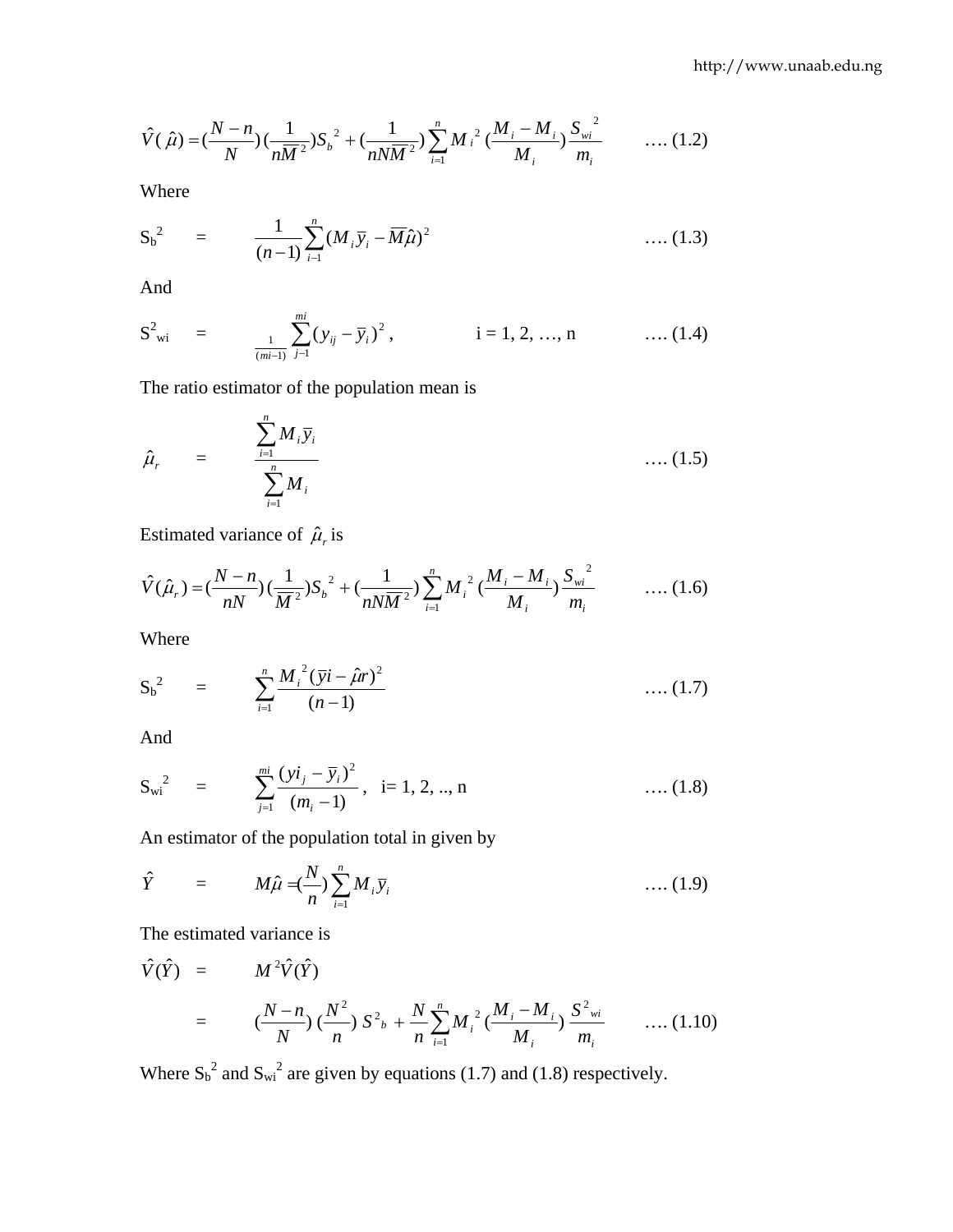# **Example 1:**

 A nursery man wants to estimate the average height (in inches) of 1200 seedlings in a field that is sub-divided into 50 plots that vary in size. A two-stage cluster sample design produced the following data.

| <b>Plot</b>    | Number of       | Number of         | <b>Height of seedlings</b> |
|----------------|-----------------|-------------------|----------------------------|
|                | seedlings $M_i$ | seedlings sampled | <b>Y</b> ij                |
|                |                 | $m_i$             |                            |
|                | 63              | 6                 | 5, 2, 4, 3, 1, 5           |
| $\overline{2}$ | 57              | 8                 | 4, 2, 7, 2, 7, 2           |
| 3.             | 30              | 3                 | 3, 2, 5                    |
| 4.             | 23              | $\overline{2}$    | 4, 4,                      |
| Total          | 173             | 17                |                            |

- (i) Estimate the average height of seedlings in the field and the standard error of the estimate
- (ii) Construct a 95 per cent confidence interval on the population mean

| <b>Plot</b>    | Number of<br>seedlings<br>$M_i$ | Number of<br>seedlings<br>sampled $m_i$ | $M_i \overline{y}_i$ | $S_{wi}^2$ | $\mathbf{M}_{i}^{2}(\frac{1}{m_{i}}-\frac{1}{M_{i}})S^{2}$ <sub>wi</sub> |
|----------------|---------------------------------|-----------------------------------------|----------------------|------------|--------------------------------------------------------------------------|
|                | 63                              |                                         | 210.00               | 2.67       | 1,706.575                                                                |
| $\overline{2}$ | 57                              |                                         | 228.00               | 6.00       | 2,907.00                                                                 |
| 3.             | 30                              |                                         | 100.00               | 2.34       | 631.80                                                                   |
| 4.             | 23                              |                                         | 92.00                | 0.00       |                                                                          |
| Total          | 173                             |                                         | 630.00               |            | 5,245.375                                                                |

(i) The average height of seedlings in the field is given by

$$
\hat{\overline{Y}} = (\left(\frac{N}{M}\right) \sum_{i=1}^{n} \frac{M_i \overline{y}_i}{n}
$$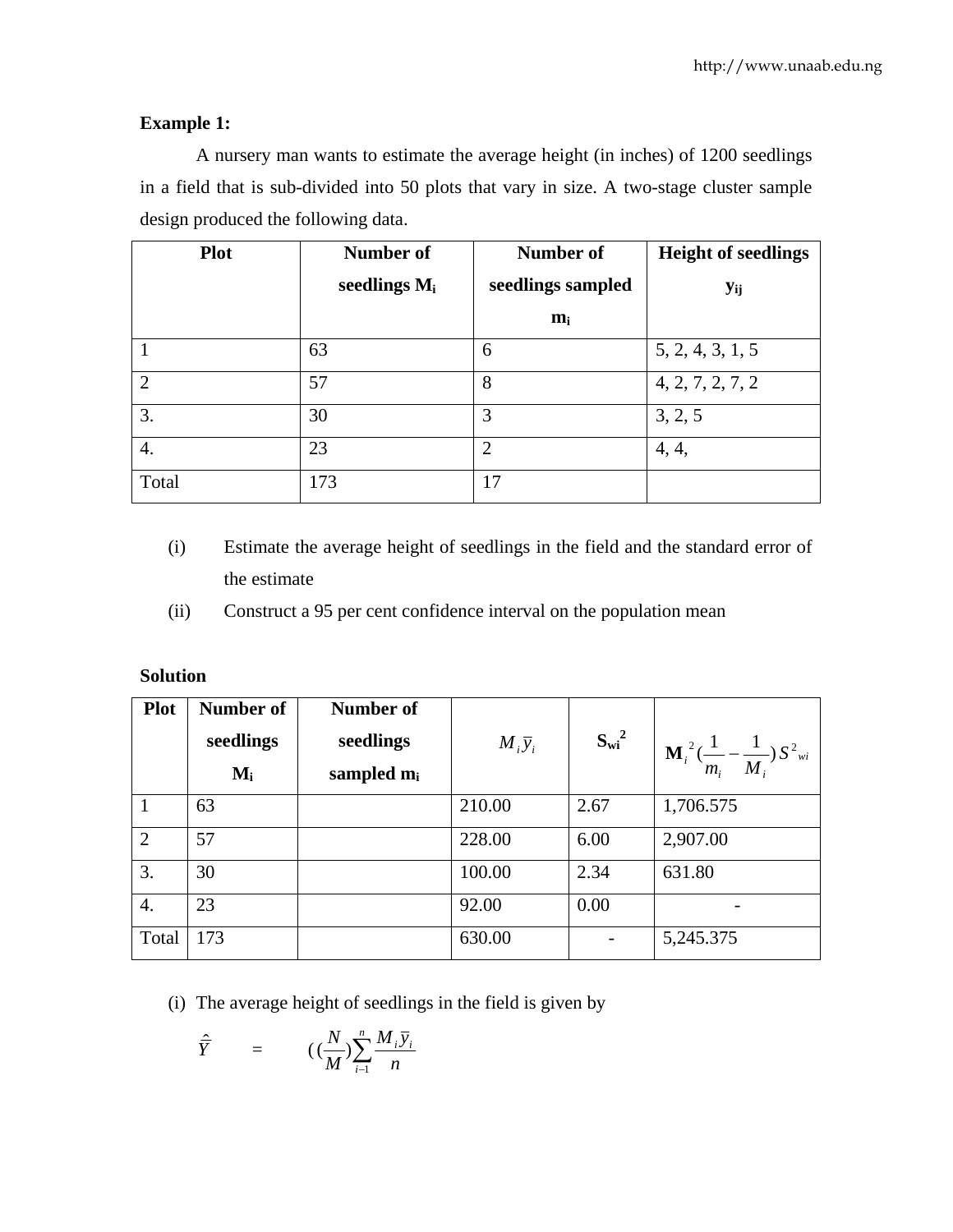$$
= \frac{(50)}{1200} (\frac{630}{4}) = 6.5625
$$
  

$$
\hat{=} \qquad 6.6
$$

The estimated variable of  $\hat{\overline{Y}}$  is given by

$$
\hat{V}(\hat{\overline{Y}}) = (\frac{N-n}{N})(\frac{S_b^2}{n\overline{M}^2}) + (\frac{1}{nN\overline{M}^2})\sum_{i=1}^n M_i^2(\frac{M_i - m_i}{M_i})\frac{S_{wi}^2}{m_i}
$$
\n
$$
= 2.0395 + 0.045532769
$$
\n
$$
\hat{=} 2.09
$$

The standard error is given by

$$
\mathrm{Se}(\hat{\vec{Y}}) \quad \hat{=} \qquad 1.4
$$

(ii) A 95% confidence interval is given by

$$
\hat{\overline{Y}} \pm 1.96 \sqrt{\hat{V}(\hat{\overline{Y}})}
$$
  
Or 6.5625 ± 2.744

$$
\mathcal{L}^{\mathcal{L}}(\mathcal{L}^{\mathcal{L}}(\mathcal{L}^{\mathcal{L}}(\mathcal{L}^{\mathcal{L}}(\mathcal{L}^{\mathcal{L}}(\mathcal{L}^{\mathcal{L}}(\mathcal{L}^{\mathcal{L}}(\mathcal{L}^{\mathcal{L}}(\mathcal{L}^{\mathcal{L}}(\mathcal{L}^{\mathcal{L}}(\mathcal{L}^{\mathcal{L}}(\mathcal{L}^{\mathcal{L}}(\mathcal{L}^{\mathcal{L}}(\mathcal{L}^{\mathcal{L}}(\mathcal{L}^{\mathcal{L}}(\mathcal{L}^{\mathcal{L}}(\mathcal{L}^{\mathcal{L}}(\mathcal{L}^{\mathcal{L}}(\mathcal{L}^{\mathcal{L}}(\mathcal{L}^{\mathcal{L}}(\mathcal{L}^{\mathcal{L}}(\mathcal{L}^{\mathcal{L}}(\mathcal{L}^{\mathcal{L}}(\mathcal{L}^{\mathcal{L}}(\mathcal{L}^{\mathcal{L}}(\mathcal{L}^{\mathcal{L}}(\mathcal{L}^{\mathcal{L}}(\mathcal{L}^{\mathcal{L}}(\mathcal{L}^{\mathcal{L}}(\mathcal{L}^{\mathcal{L}}(\mathcal{L}^{\mathcal{L}}(\mathcal{L}^{\mathcal{L}}(\mathcal{L}^{\mathcal{L}}(\mathcal{L}^{\mathcal{L}}(\mathcal{L}^{\mathcal{L}}(\mathcal{L}^{\mathcal{L}}(\mathcal{L}^{\mathcal{L}}(\mathcal{L}^{\mathcal{L}}(\mathcal{L}^{\mathcal{L}}(\mathcal{L}^{\mathcal{L}}(\mathcal{L}^{\mathcal{L}}(\mathcal{L}^{\mathcal{L}}(\mathcal{L}^{\mathcal{L}}(\mathcal{L}^{\mathcal{L}}(\mathcal{L}^{\mathcal{L}}(\mathcal{L}^{\mathcal{L}}(\mathcal{L}^{\mathcal{L}}(\mathcal{L}^{\mathcal{L}}(\mathcal{L}^{\mathcal{L}}(\mathcal{L}^{\mathcal{L}}(\mathcal{L}^{\mathcal{L}}(\mathcal{L}^{\mathcal{L}}(\mathcal{L}^{\mathcal{L}}(\mathcal{L}^{\mathcal{L}}(\mathcal{L}^{\mathcal{L}}(\mathcal{L}^{\mathcal{L}}(\mathcal{L}^{\mathcal{L}}(\mathcal{L}^{\mathcal{L}}(\mathcal{L}
$$

i.e. 
$$
6.56 \pm 2.74
$$

Thus the average height is estimated to be 6.56 inches. The error of estimation should be less than 2.74 inches with a probability of approximately 0.95.

#### **Estimation of a population proportion**

 Consider the problem of estimating a population proportion *P* such as the proportion of unemployed in a Local Government Area in a State at a particular time. An estimate of P can be obtained by using  $\hat{\mu}$ , given in equation (1.1) or  $\hat{\mu}_r$  in (1.5) and letting  $y_{ii} = 1$  or 0 depending on whether or not the j<sup>th</sup> element in the ith cluster falls into the category of interest. In many problems of practical application, M is usually unknown. Let  $\hat{p}$ *i* denote the proportion of sampled elements from cluster i that fall into the category of interest.

An estimator of the population proportion p is given by

$$
\hat{p} = \frac{\sum_{i=1}^{n} Mi\hat{p}_i}{\sum_{i=1}^{n} M_i} \dots \dots (1.11)
$$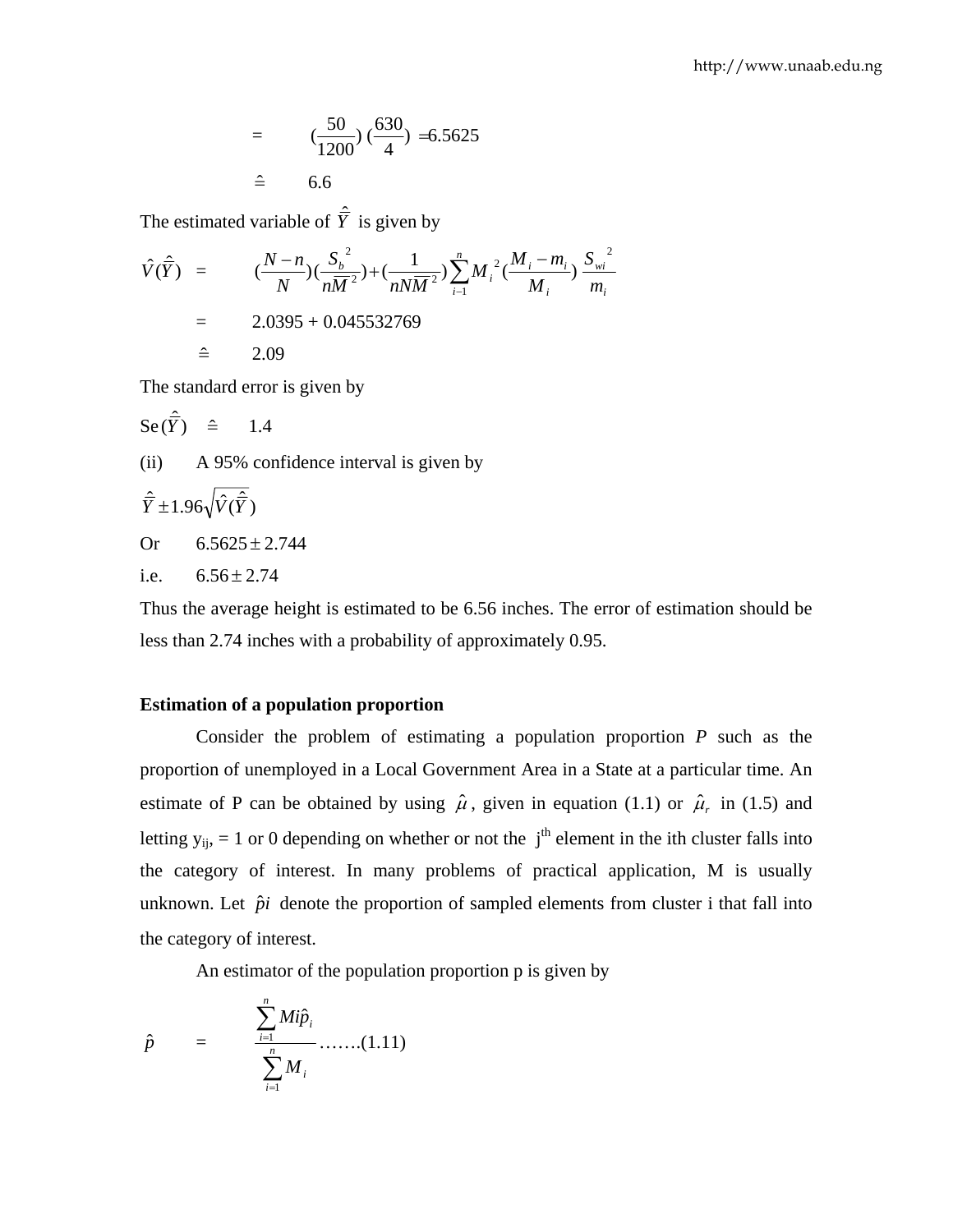The estimated variance of  $\hat{p}$  is

$$
\hat{V}(\hat{p}) = (\frac{N-n}{N})(\frac{1}{n\overline{M}^2})S_p^{2} + (\frac{1}{nN\overline{M}^2})\sum_{i=1}^{n}M_i^{2}(\frac{M_i = m_i}{M_i})(\frac{\hat{p}_i\hat{r}i}{m_i - 1}) \quad .... (1.12)
$$

Where 
$$
S_p^2
$$
 =  $(\frac{1}{n-1}) \sum_{i=1}^{n} M_i^2 (\hat{p}_i - \hat{p}^2)^2$  ...... (1.13)  
And  $\hat{q}i$  = (1-p<sub>i</sub>)

Example 2:

 In an urban household survey, a Local Government Area (LGA) consists of 26 Enumeration Areas (EAs) from which a random sample of 4 EAs was selected. Within each selected EA, a probability sample of one in five households was selected. Information on households headed by women was collected as shown below.

- (i) Calculate the proportion of households headed by woman and its standard error.
- (ii) What is the social significance of the result in (i)?

| EA             | Househol |       |        |             |      |          |                                                                                                                                                                                                                                                                        |          |
|----------------|----------|-------|--------|-------------|------|----------|------------------------------------------------------------------------------------------------------------------------------------------------------------------------------------------------------------------------------------------------------------------------|----------|
| NO             | d H/H    |       | H/H    | $\hat{p}_i$ |      |          | $\left[ \left\  {M_i \hat p_i } \right\  {M_i }^2 (\hat p_i - \hat p)^2 \right] (M_i \hat p_i - \frac{i}{n} \sum\limits_1^n {M_i \hat p_i} )^2 \left[ \left\  {M_i }^2 (\frac{1}{{m_i }} - \frac{1}{{M_i } }) \frac{{\hat p_i \hat q_i }}{{m_i } - 1} \right] \right]$ |          |
|                | $M_i$    | $m_i$ | Heade  |             |      |          |                                                                                                                                                                                                                                                                        |          |
|                |          |       | $d$ by |             |      |          |                                                                                                                                                                                                                                                                        |          |
|                |          |       | woma   |             |      |          |                                                                                                                                                                                                                                                                        |          |
|                |          |       | n      |             |      |          |                                                                                                                                                                                                                                                                        |          |
| $\mathbf{1}$   | 70       | 14    | 5      | 0.3         | 24.9 | 48.3164  | 1.3514                                                                                                                                                                                                                                                                 | 69.216   |
|                |          |       |        | 57          | 9    |          |                                                                                                                                                                                                                                                                        |          |
| 2              | 104      | 21    | 5      | 0.2         | 24.7 | 4.1976   | 1.9614                                                                                                                                                                                                                                                                 | 78.2559  |
|                |          |       |        | 38          | 52   |          |                                                                                                                                                                                                                                                                        |          |
| 3              | 116      | 23    | 8      | 0.3         | 40.3 | 109.7214 | 202.0804                                                                                                                                                                                                                                                               | 111.2954 |
|                |          |       |        | 48          | 68   |          |                                                                                                                                                                                                                                                                        |          |
| $\overline{4}$ | 116      | 24    | 3      | 0.1         | 14.5 | 236.9506 | 135.7808                                                                                                                                                                                                                                                               | 50.7298  |

#### **Solution**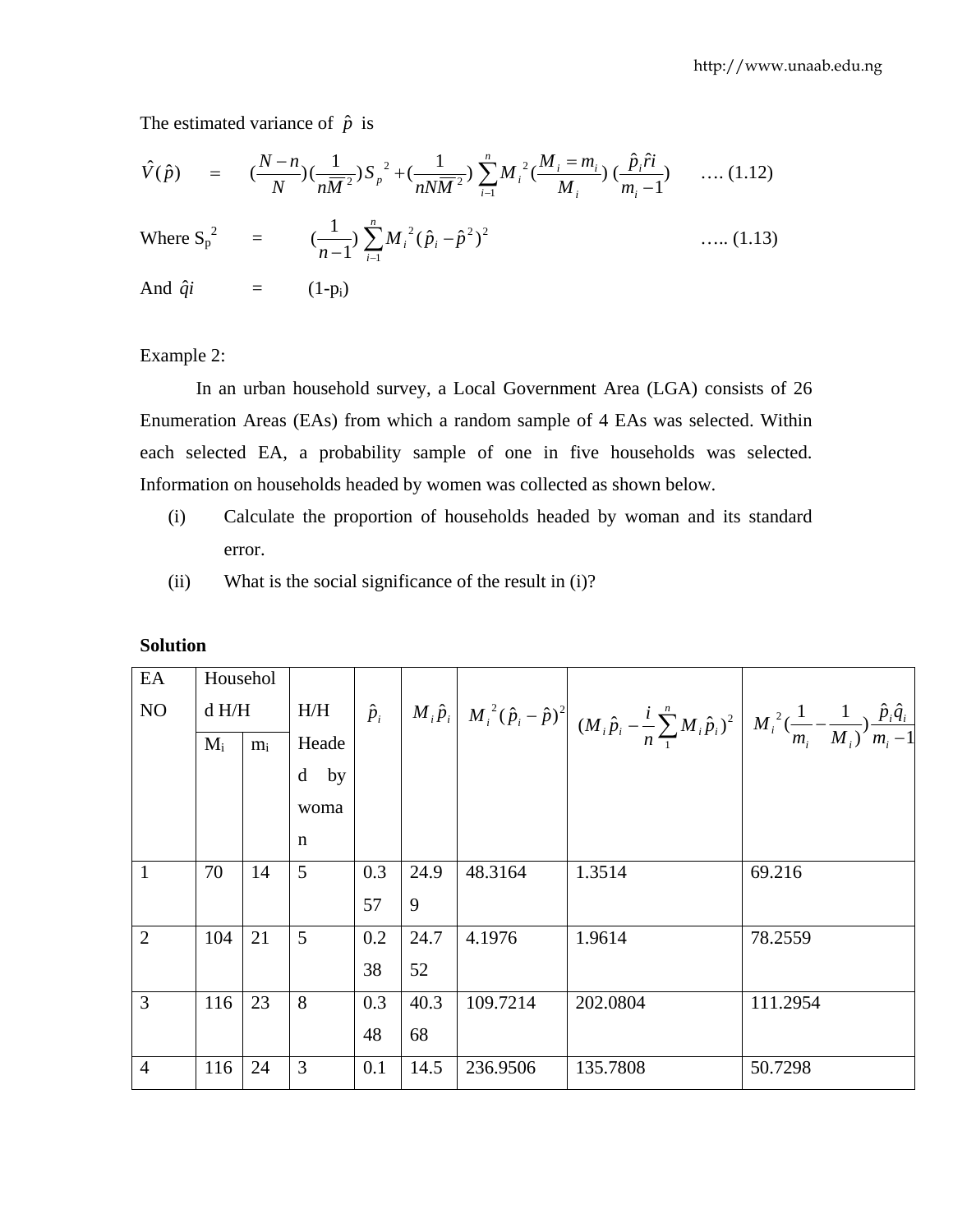|       |     |   |                          | 25 | ν    |         |         |          |
|-------|-----|---|--------------------------|----|------|---------|---------|----------|
| Total | 406 | - | $\overline{\phantom{0}}$ |    | 104. | 399.186 | 341.174 | 309.4971 |
|       |     |   |                          |    | 61   |         |         |          |

(i) The estimate of the proportion headed by women is

$$
\hat{p} = \sum_{i=1}^{n} M_{i} \hat{p}_{i} / \sum_{i=1}^{n} Mi
$$
\n
$$
= (104.61)/406
$$
\n
$$
= 0.2577
$$
\n
$$
\hat{v}(\hat{p}) = (\frac{N-n}{N}) (\frac{1}{nM^{2}})S^{2}p + (\frac{1}{nN\overline{M}^{2}}) \sum_{i=1}^{n} M^{2}i(\frac{Mi - mi}{Mi}) (\frac{\hat{p}i\hat{q}i}{mi - 1})
$$
\n
$$
= 0.003021
$$
\n
$$
\text{Se}(\hat{p}) \hat{=} 5.5\%
$$

(ii)  $\hat{p}$  = 25.8% provides a useful measure of women autonomy and parity with men.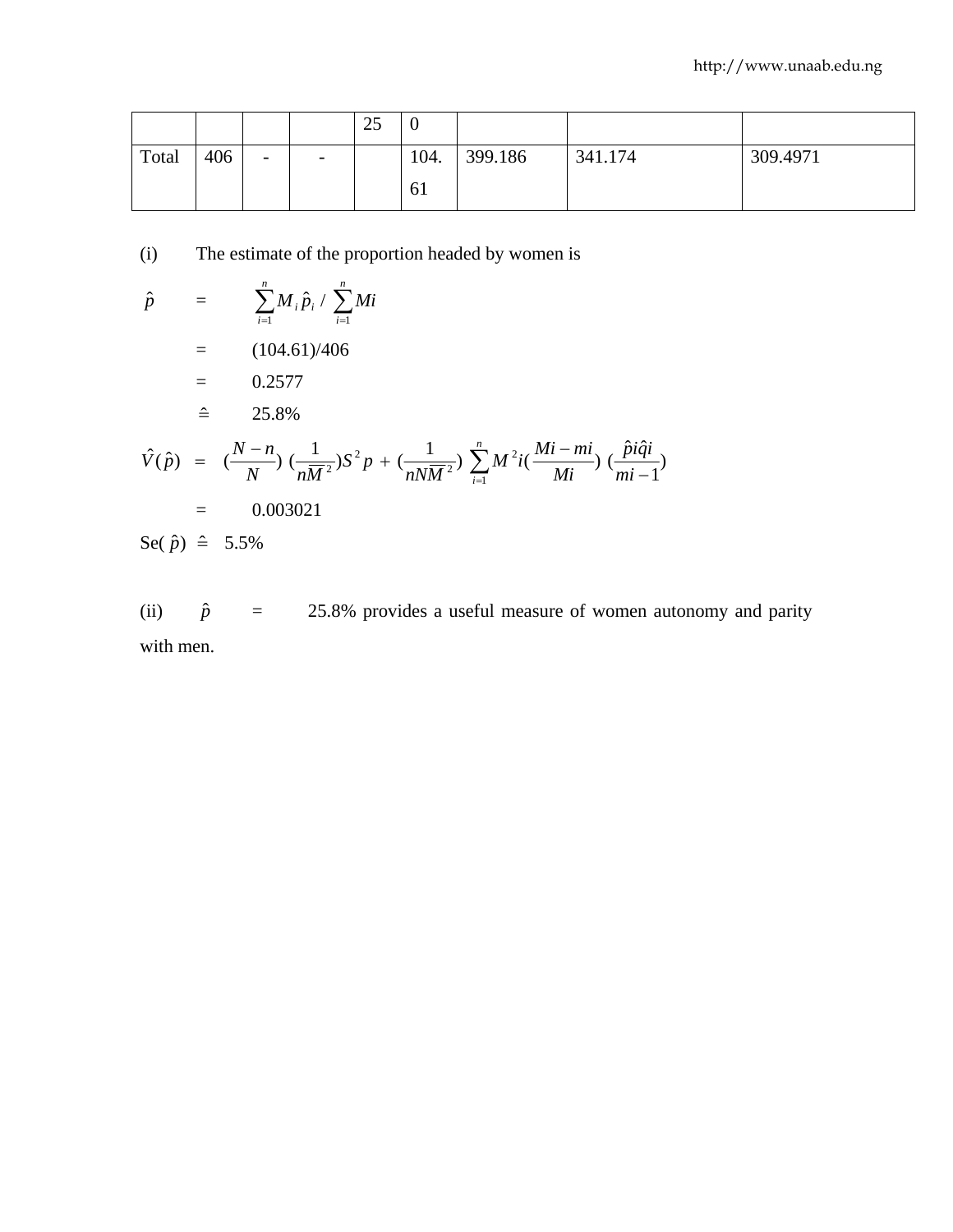## **LECTURE FIVE DOUBLE SAMPLING:**  $\bar{x}$  **not known**

The classical regression type estimator of  $\overline{Y}$  assumes knowledge of the population mean  $\bar{X}$ . However,  $\bar{X}$  is often unknown. Assume a large random sample of size  $n_1$  drawn to estimate  $\bar{X}$ , while a subsample of size n is drawn from  $n_1$  to observe the characteristics Y under study.

Since  $\bar{x}^{\prime}$  based on  $n_1$  units is an unbiased estimate of  $\bar{X}$ , a regression type estimator appropriate to this situation is

 $\bar{y}_a = \bar{y} + \beta(\bar{x}^t - \bar{x})$  (1.1) Clearly,  $\bar{y}_d$  is a biased estimate of  $\bar{Y}$  $E(\bar{y}_d) = E_1 E_2 (\bar{y}_d)$  (1.2) Where the subscripts 1, 2 denote varieties on the first and second phases of sampling  $E_2(\overline{y}_d) = \overline{y}^t + \beta(\overline{x}^t - \overline{x}^t)$  $= \bar{y}'$  (replacing  $\hat{\beta}$  by  $\beta$ )....... (1.3)  $E_1(Y'_{a}) = Y$  (1.4)  $V(\bar{y}_a) = V_1 E_2(\bar{y}_a) + E_1 V_2(\bar{y}_a)$  (1.5)  $V_1 E_2(y_a) = V(y^i) = \left(\frac{1}{n_e} - \frac{1}{N}\right) S_y^2 \dots (1.6)$ Now,  $\overline{y}_d = \frac{1}{n} \sum_{i=1}^{n} y_i - \frac{\beta}{n} \sum_{i=1}^{n} x_i + \sum_{i=1}^{n} x_i$  $=\frac{1}{n}\sum_{i}^{n}(y_{t}-\beta x_{t})$  $\mathbf{y}_d = \frac{1}{n} \sum_{i=1}^n \mu_i - \frac{\beta}{n} \sum_{i=1}^n x_i, \quad \mu_i = \gamma_i - \beta x_i$ Further, regard the large sample as a finite population  $E_1V_2(\bar{y}_a)=E_1V_2\left(\frac{1}{n}\sum^m \mu_t\right)$  $E_1\left(\frac{1}{n}-\frac{1}{n}\right)S^2\mu'$  (1.7)  $\left(\frac{1}{n}-\frac{1}{n}\right)S_{y}^{2}(1-p^{2})$  (1.8) Since  $\mathbf{S}^2 \boldsymbol{\mu}^t$  is an unbiased estimate of  $\mathbf{S}_{\boldsymbol{\mu}}^2 = \mathbf{S}_{\boldsymbol{\mu}}^2 (1 - \boldsymbol{p}^2)$ Substituting  $(1.6)$  and  $(1.8)$  in  $(1.5)$ , we have  $V(\overline{y}_d) = \left(\frac{1}{n} - \frac{1}{n}\right)S_y^2 + \left(\frac{1}{n} - \frac{1}{n^2}\right)S_y^2(1 - p^2)$  (1.9)  $\leq \frac{1}{n} S_y^2 (1 - p^2) + \frac{1}{n} \rho^2 S_y^2 - \frac{1}{n} S_y^2 \dots (1.10)$ 

Although this result is useful, its usefulness will be greatly increased if the cost of observing both X and Y is also taken into consideration. We should choose that strategy which for a fixed cost  $C_0$  we can estimate  $\bar{Y}$  with maximum precision. If  $c_1$  and  $c_2$  are the unit cost of observing Y and X respectively, the total cost of the survey apart from overhead costs may be expressed as

$$
C = c_1 n + c_2 n_1 \dots \dots \dots (1.11)
$$
  
Define the Langragian function:  

$$
F(n_n n_{1n} \lambda) = \frac{1}{n} S_y^2 (1 - p^2) + \frac{1}{n_1} \rho^2 S_y^2 - \frac{1}{n} S_y^2 + \lambda (c_1 n + c_2 n_1 - c) \dots \dots (1.12)
$$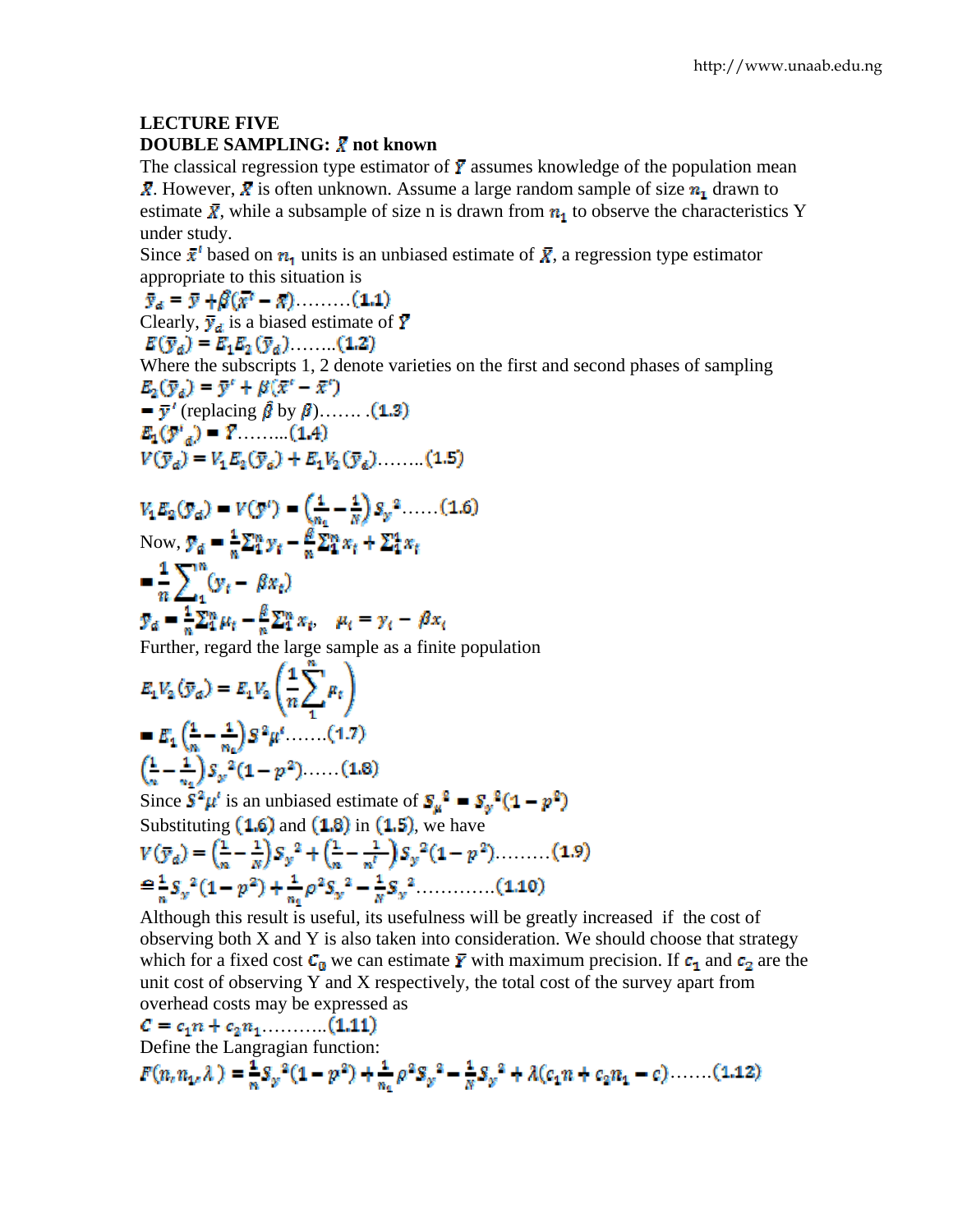$$
\frac{dP}{da} = 0 \Rightarrow n = \left\{S_p^2(1-p^2)\right\}^{1/2}/\sqrt{c_1\lambda}, \dots \dots (1.13)
$$
\n
$$
\frac{dP}{da_1} = 0 \Rightarrow n_1 = \left(p^2S_p^2\right)^{1/2}/\sqrt{c_2\lambda}, \dots \dots (1.13)
$$
\n
$$
\frac{n}{n_1} = \left[\frac{(1-p^2)}{p^3} \frac{c_1}{c_2}\right]^{1/2}, \dots \dots \dots (1.14)
$$
\ni.e.  $n = n_1 \left[\frac{(1-p^2)}{p^2} \frac{c_1}{c_2}\right]^{1/2}, \dots \dots \dots (1.15)$ \nsubstituting for n in (1.11), we have (noting that  $c = c_1 n + c_2 n_1$ )\n
$$
C = c_1 n_1 \left[\frac{(1-p^2)c_1}{p^2} \frac{c_1}{c_1}\right]^{1/2} + c_2 n_1
$$
\n
$$
n_1 = \frac{c_1}{c_1 + c_1 \left[\frac{(p^2)c_1}{p^2} \frac{c_1}{c_1}\right]^{1/2}}; \dots \dots \dots (1.16)
$$
\n
$$
n = \frac{\left[\left(\frac{p^2}{p^2} \frac{c_1}{c_1}\right)^{1/2} \frac{c_1}{c_1} \dots \dots \frac{c_1}{c_1}\right]^{1/2}}{c_1 + c_1 \left[\frac{(p^2)c_1}{c_1 + p^2} \frac{c_1}{c_1}\right]}; \dots \dots \dots (1.17)
$$
\nSubstituting (1.16) and (1.17) in (1.10) we have\n
$$
V_0 \left(\frac{n}{d}\right) = \frac{1}{c} \left\{\sqrt{c_1(1-p^2)} + \sqrt{c_2 p^2}\right\}^2 S_p^2 - \frac{1}{m} S_p^2 \dots \dots (1.18)
$$
\nThe variance of an estimator in single sampling is  $V(y_s) = \left(\frac{1}{n} - \frac{1}{N}\right) S_p^2 \dots \dots (1.19)$ \nWhen the minimum total cost is C, we have from the cost function  $n = \frac{c}{c_1}$ . The optimum variance in single sampling becomes\n
$$
V_0 \left(\frac
$$

Or alternatively ……….. Extend the results to ratio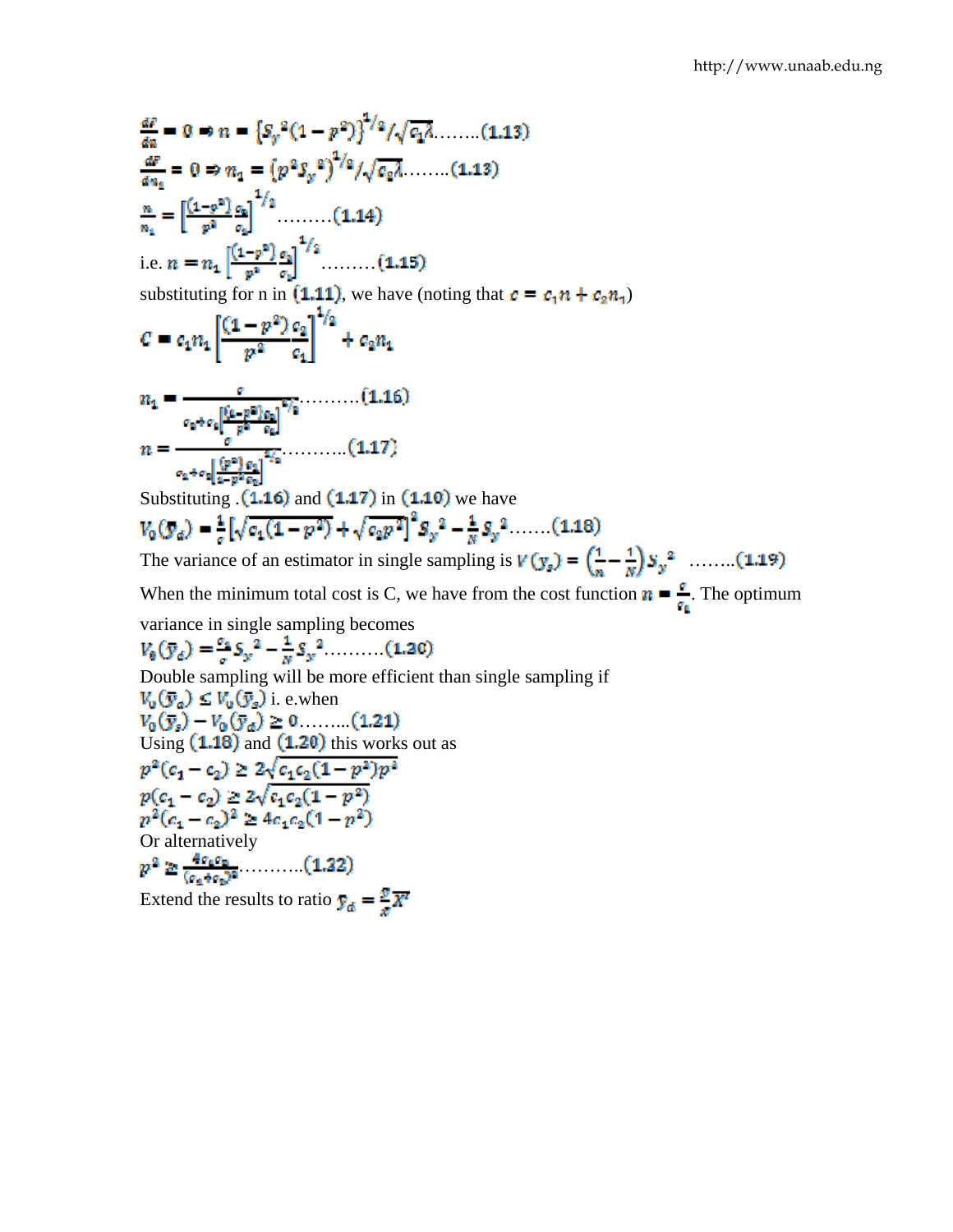# **LECTURE SIX**

# **CLUSTER SAMPLING**

## **Introduction**

The smallest unit in which a survey population can be subdivided is called an element: a collection of elements is called a cluster.

# **Definition:**

A cluster sample is a simple random sample in which each sampling unit is a collection of elements or cluster.

Cluster sampling is less costly than simple or stratified random sampling if the cost of obtaining a sampling frame that lists all population of elements is very high or if the cost of obtaining observations increases as the distance separating the elements increases. Cluster Sampling

Consider the following notations:

N= number of clusters in the population

N= number of clusters selected in a simple random sampling

$$
m_i
$$
 – number of elements in cluster i,  $t - 1$  ... N

 $\overline{m} = \frac{1}{n} \sum_{i=1}^{n} m_i$  average cluster size for the sample

 $M = \sum_{t=1}^{M} m_t$  = number of elements in the population

 $\overline{M} = \frac{M}{m}$  = average cluster size for the population

 $y_i$  = total of all observations in the ith cluster

**Estimate of population mean** is

$$
\mathbf{y} = \sum_{i=1}^{n} y_i / \sum_{i=1}^{n} m_i
$$
  

$$
\overline{V(y)} = \left(\frac{N-n}{N_n \sqrt{n^2}}\right) \frac{\sum_{i=1}^{n} (y_i - y m_i)^2}{(n-1)^2} \dots (1.1)
$$

# **Estimate of population total**

$$
Y=M\overline{y}
$$
  
=  $M \sum_{i=1}^{n} y_i / \sum_{i=1}^{n} m_i$ ...(1.2)  
 $\mathcal{V}(\overline{Y}) = N^2 \left(\frac{N-n}{Nn}\right) \sum_{i=1}^{n} \frac{(y_i - g m_i)^2}{(n-1)!}$ ...(1.3)  
Or  
 $N\overline{y}_t = \frac{N}{n} \sum_{i=1}^{n} y_i$ ...(1.4)  
 $\mathcal{V}(N\overline{y}_t) = N^2 \left(\frac{N-n}{Nn}\right) \sum_{i=1}^{n} \frac{(y_i - g)^2}{(n-1)!}$ ...(1.5)

Observe that (1.5) is independent of M.

# **Estimate of population proportion**

Let  $a_i$  denote the total number of elements in cluster i that possesses the Characteristics of interest

$$
P = \sum_{t=1}^{n} a_t / \sum_{t=1}^{n} m_t \dots (1.6)
$$
  

$$
V(P) = \left(\frac{N-n}{mnR^n}\right) \sum_{t=1}^{n} \frac{(a_t - \beta m_t)^2}{(n-1)} \dots (1.7)
$$